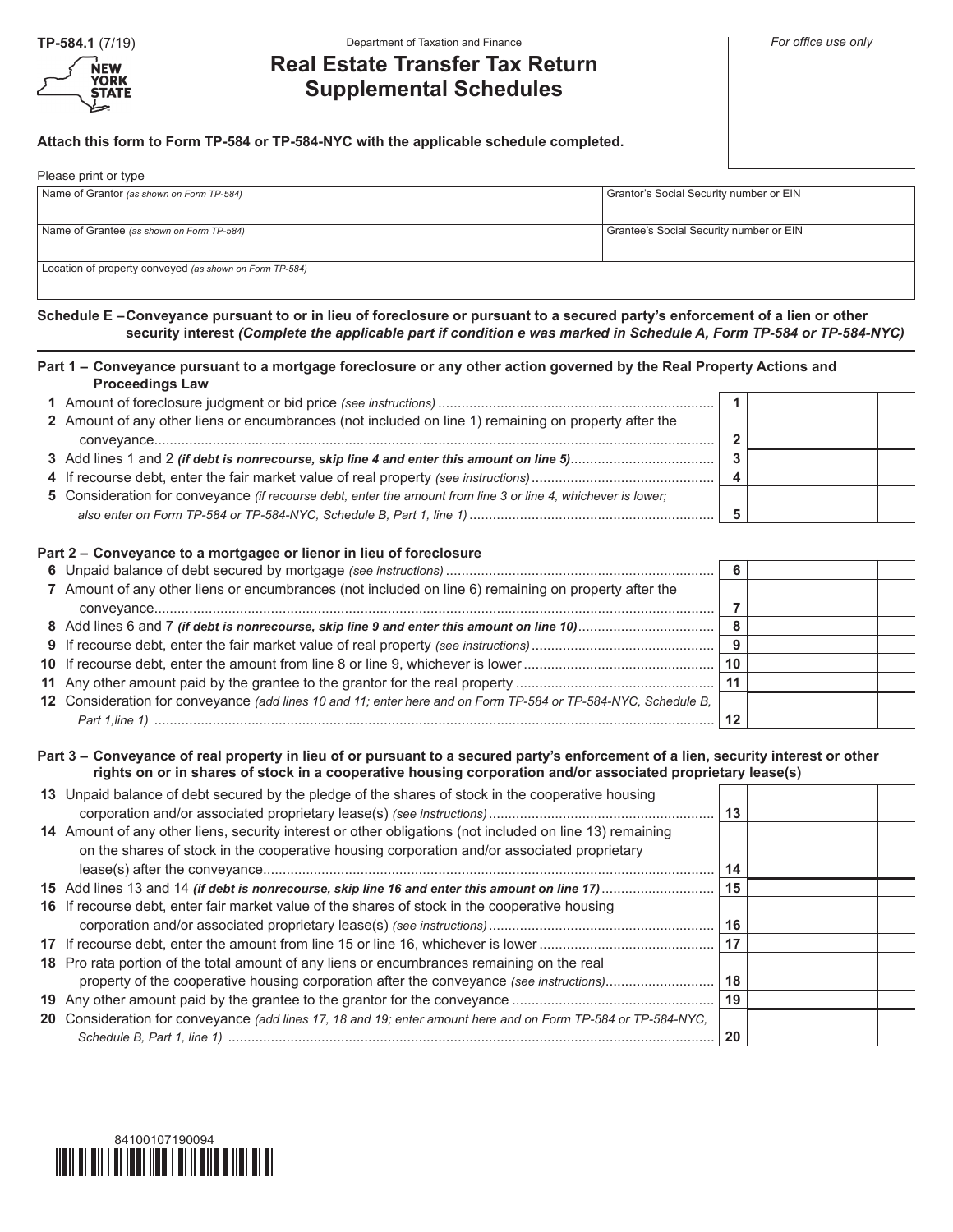| Part 4 – Conveyance of real property in lieu of or pursuant to a secured party's enforcement of a lien, security interest or other |
|------------------------------------------------------------------------------------------------------------------------------------|
| rights on or in shares of stock, partnership interests or other instruments (i.e., transfer or acquisition of a controlling        |
| interest in any entity with an interest in real property)                                                                          |

|                                                                                                                                                                                       | 21  |  |
|---------------------------------------------------------------------------------------------------------------------------------------------------------------------------------------|-----|--|
| 22 Amount of any other liens, security interests or obligations (not included on line 21) remaining                                                                                   | -22 |  |
| 23 Amount of any liens or encumbrances remaining on the real property of the entity after the<br>conveyance, multiplied by the percentage in the entity being transferred or acquired | 23  |  |
| 24 Amount of any other debt or obligation of the entity, multiplied by the percentage in the entity being                                                                             | 24  |  |
|                                                                                                                                                                                       | 25  |  |
|                                                                                                                                                                                       | 26  |  |
|                                                                                                                                                                                       | 27  |  |
| 28 Fair market value of real property multiplied by the percentage in the entity being transferred or                                                                                 | 28  |  |
| 29 Consideration for conveyance (enter the amount from line 27 or line 28, whichever is less; also enter on                                                                           | -29 |  |

# **Schedule F – Conveyance that consists of a mere change of identity or form of ownership or organization** *(Complete if condition* **f** *was marked in Schedule A, Form TP-584 or TP-584-NYC)*

|                                                                                                                     | 30  |  |
|---------------------------------------------------------------------------------------------------------------------|-----|--|
|                                                                                                                     | -31 |  |
| 32 Consideration for conveyance (multiply line 30 by line 31; enter amount here and on Form TP-584 or               |     |  |
|                                                                                                                     | 32  |  |
| 33 Continuing lien deduction, if applicable (see instructions and multiply continuing lien, if any, by percentage   |     |  |
| of interest conveyed on line 31; enter amount here and on Form TP-584 or TP-584-NYC, Schedule B, Part 1, line 2) 33 |     |  |
| 34 Taxable consideration (subtract line 33 from line 32; enter amount here and on Form TP-584 or TP-584-NYC.        |     |  |
|                                                                                                                     | 34  |  |

**Schedule G – Conveyance for which credit for tax previously paid will be claimed** *(Complete the applicable part if condition* **g** *was marked in Schedule A, Form TP-584 or TP-584-NYC)*

| Part 1 – Computation of credit against tax due on conveyance to the extent tax was paid by grantor on a prior creation |    |  |
|------------------------------------------------------------------------------------------------------------------------|----|--|
| of leasehold                                                                                                           |    |  |
|                                                                                                                        | 35 |  |
| 36 Value of consideration used in original computation to determine the transfer tax due (see instructions)            | 36 |  |
|                                                                                                                        | 37 |  |
| 38 Transfer tax paid by grantor on prior grant of leasehold (attach copy of original Form TP-584 or TP-584-NYC         | 38 |  |
| 39 Amount of credit to be applied to transfer tax due on current conveyance (multiply line 37 by line 38;              |    |  |
| enter amount here and on Form TP-584, Schedule B, Part 1, line 5 or TP-584-NYC, Schedule B, Part 1, line 7) 39         |    |  |
| Part 2 - Computation of credit against tax due on conveyance of cooperative shares to the extent tax                   |    |  |
| was paid on conveyance to the cooperative housing corporation                                                          |    |  |
| 40 Number of shares allocated to the unit(s) for which proprietary leasehold(s) is being granted                       | 40 |  |
|                                                                                                                        | 41 |  |
|                                                                                                                        | 42 |  |
| 43 Transfer tax paid on conveyance of the real property to the cooperative housing corporation (attach                 |    |  |
|                                                                                                                        | 43 |  |
| 44 Percentage of interest that would have qualified as a mere change on conveyance to cooperative                      | 44 |  |
|                                                                                                                        | 45 |  |
| 46 Amount of credit to be applied to transfer tax due on conveyance of units for which proprietary                     |    |  |
|                                                                                                                        |    |  |
| leasehold(s) is being granted (multiply line 42 by line 45; enter amount here and on Form TP-584,                      |    |  |
|                                                                                                                        | 46 |  |

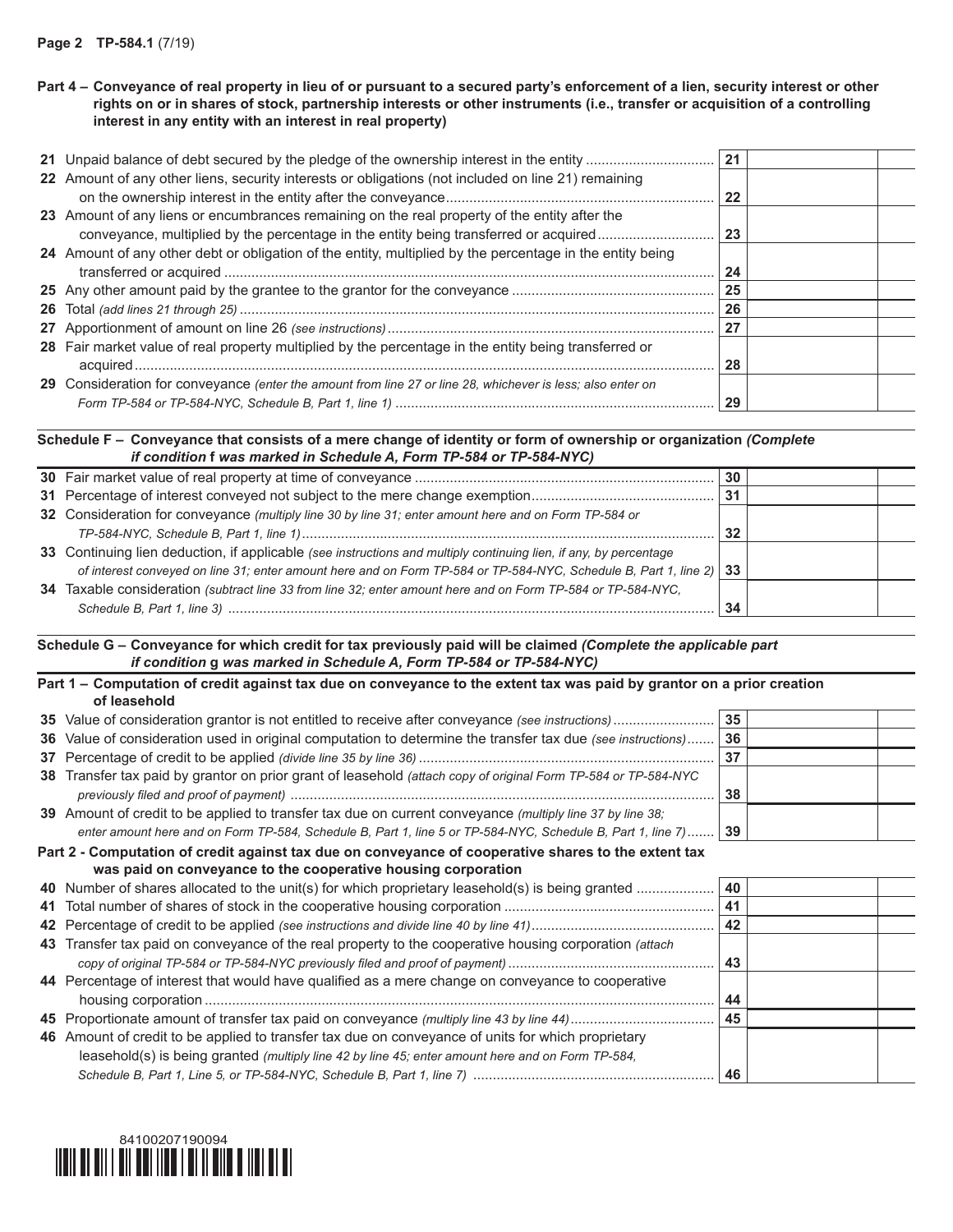# **Purpose of Form TP-584.1**

This form must be completed and filed with Form TP-584 or TP-584-NYC for all conveyances that are pursuant to or in lieu of foreclosure or any other action governed by the Real Property Actions and Proceedings Law and for conveyances pursuant to a secured party's enforcement of a lien or other security interest, except for such conveyances where part of the debt is recourse and part of the debt is nonrecourse (see Schedule E), for conveyances that consist in whole or in part of a mere change of identity or form of ownership or organization (see Schedule F), and for conveyances for which a credit will be claimed for tax previously paid (see Schedule G).

# **Specific instructions Schedule E**

For purposes of Schedule E, **continuing liens** are liens or encumbrances that after the conveyance, remain either on the real property, the shares of stock in the cooperative housing corporation and/or proprietary lease(s) or the ownership interest in the entity, depending on whether the conveyance is the type described in Part 1, 2, 3, or 4 of Schedule E.

Pursuant to section 575.11(a)(2)(ii) of the real estate transfer tax regulations, a debt is **recourse debt** to the extent that, as of the date of conveyance, the grantor or a person related to the grantor, including any guarantor, bears the economic risk of loss for the debt beyond any loss attributable to the value of the property securing the debt.

A grantee is **related** to the mortgagee or lienor to the extent that the mere change of identity or form of ownership exemption, as provided in Tax Law section 1405(b)(6) would apply to a conveyance by the mortgagee or lienor to the grantee.

Where the grantee is the mortgagee or lienor, as in the type of conveyances described in Parts 1 and 2 or the secured party, as in the type of conveyances described in Parts 3 and 4, or its agent, nominee or an entity wholly owned by such mortgagee, lienor or secured party, Schedule E may be used only if the debt, including continuing liens, is either **all recourse** or **all nonrecourse**. If the debt is not either all recourse or all nonrecourse, do **not** use Schedule E. Attach a separate schedule setting forth the method of computation.

#### **Part 1**

**Line 1 –** If real property is being conveyed pursuant to a mortgage foreclosure or any other action governed by the Real Property Actions and Proceedings Law and the grantee is the mortgagee or lienor, its agent, nominee or an entity wholly owned by the mortgagee or lienor, enter the amount of judgment of foreclosure or the bid price, whichever is higher. The amount of judgment of foreclosure includes any interest accrued through the date of transfer.

If the grantee is a person unrelated to the mortgagee or lienor, regardless whether the debt is recourse or nonrecourse, enter the bid price.

If the grantee is an entity partially owned by the mortgagee or lienor and partially owned by a person unrelated to the mortgagee or lienor, enter the sum of (1) the amount of judgment of foreclosure or the bid price, whichever is higher, multiplied by the percentage that represents the mortgagee's or lienor's beneficial interest in the grantee and (2) the bid price multiplied by the percentage that represents the unrelated person's beneficial interest in the grantee.

For this computation, the grantee is deemed to be the party who ultimately acquires the real property as a result of a mortgage foreclosure sale.

**Example:** *X, a mortgagee, has the highest bid at a foreclosure sale. X assigns the bid to an unrelated third party, Z, who ultimately acquires the property. Z is the grantee. The consideration for the conveyance of the real property is the bid price paid by Z to the referee.*

**Line 2 –** Enter the amount of any continuing liens. Do not include the amount of any liens or encumbrances included on line 1.

**Line 3 –** Add lines 1 and 2. If debt is **nonrecourse** or if the grantee is a person unrelated to the mortgagee or lienor, skip line 4 and enter the line 3 amount on line 5.

**Line 4 –** Where the debt is **recourse debt** and the grantee is the mortgagee or lienor, its agent, nominee or an entity wholly owned by the mortgagee or lienor, enter the fair market value of the real property.

Where the grantee is an entity partially owned by the mortgagee or lienor and partially owned by a person unrelated to the mortgagee or lienor, if the percentage that represents the mortgagee's or lienor's beneficial interest in the grantee multiplied by the sum of the higher of the judgment of foreclosure or bid price and any continuing liens, exceeds the fair market value of the real property multiplied by such mortgagee's or lienor's percentage, enter the sum of (1) the fair market value of the real property multiplied by the percentage that represents the mortgagee's or lienor's beneficial interest in the grantee, and (2) the bid price plus continuing liens multiplied by the percentage that represents the unrelated person's ownership interest in the grantee.

**Line 5 –** If debt is recourse, enter line 3 or line 4, whichever is lower. If debt is nonrecourse or if the grantee is a person unrelated to the mortgagee or lienor, enter the amount from line 3. This is the amount of consideration to be entered on Form TP-584 or TP-584-NYC, Schedule B, Part 1, line 1.

## **Attach a copy of the referee's report of sale, if available.**

## **Part 2**

**Line 6 –** If real property is being conveyed to a mortgagee or lienor, or its agent, nominee or an entity wholly owned by the mortgagee or lienor, in lieu of an action

to foreclose a mortgage or lien, enter the unpaid balance of the debt secured by the mortgage or lien. The unpaid balance of the debt includes the principal, interest and other accruals secured by the mortgage or lien.

**Line 7 –** Enter the amount of any continuing liens. Do not include the amount of any liens or encumbrances included on line 6.

**Line 8 –** Add lines 6 and 7. If debt is **nonrecourse**, skip line 9 and enter the line 8 amount on line 10.

**Line 9 –** Where the debt is **recourse**, and the grantee is the mortgagee or lienor, its agent, nominee or an entity wholly owned by the mortgagee or lienor, enter the fair market value of the real property.

**Line 10 –** If debt is recourse, enter the amount from line 8 or line 9, whichever is lower. If debt is nonrecourse, enter the amount from line 8.

**Line 11 –** Enter any other amount paid by the grantee to the grantor for the real property.

**Line 12 –** Add lines 10 and 11. This the amount of consideration to be entered on Form TP-584 or TP-584-NYC, Schedule B, Part 1, line 1.

## **Part 3**

**Line 13 –** Where the conveyance is to a secured party, or its agent, nominee or an entity owned by the secured party, who is enforcing a lien, security interest or other rights on or in shares of stock in a cooperative housing corporation and/or associated proprietary lease(s), enter the unpaid balance of the debt secured by the pledge of the shares of stock in the cooperative housing corporation and/or associated proprietary lease(s). The unpaid balance of the debt includes the principal, interest and other accruals secured by the pledge of the shares and/or associated proprietary lease(s).

**Line 14 –** Enter the amount of any continuing liens, security interests or other obligations remaining on the shares of stock in the cooperative housing corporation and/or associated proprietary lease(s) after the conveyance. Do not include the amount of any liens, security interests or other obligations included on line 13.

**Line 15 –** Add lines 13 and 14. If debt is **nonrecourse**, skip line 16 and enter the line 15 amount on line 17.

**Line 16 –** Where the debt is **recourse** and the grantee is the secured party, or its agent, nominee or an entity wholly owned by the secured party, who is enforcing a lien, security interest or other rights on or in shares of stock in a cooperative housing corporation and/or associated proprietary lease(s), enter the fair market value of the shares of stock in the cooperative housing corporation and/or associated proprietary lease(s).

**Line 17 –** If debt is recourse, enter the amount from line 15 or line 16, whichever is lower. If debt is nonrecourse, enter the amount from line 15.

**Line 18 –** If the conveyance is the original conveyance of shares of stock in a cooperative housing corporation by the cooperative corporation or cooperative plan sponsor, or the subsequent conveyance of stock in a cooperative housing corporation for a unit **other than an individual residential unit**, enter the pro rata portion of the total amount of any liens or encumbrances that remain on the real property of the cooperative housing corporation after the conveyance. The pro rata portion is determined by multiplying the total unpaid principal of the mortgage by a fraction, the numerator of which is the number of shares of stock in the cooperative housing corporation being conveyed in connection with the transfer of the proprietary lease(s) and the denominator is the total number of shares of stock in the cooperative housing corporation.

**Line 19 –** Enter any other amount paid by the grantee to the grantor for the conveyance.

**Line 20 –** Add lines 17, 18 and 19. This is the amount of consideration to be entered on Form TP-584 or TP-584-NYC, Schedule B, Part 1, line 1.

#### **Part 4**

**Line 21 –** If the conveyance is to a secured party, or its agent, nominee or an entity owned by the secured party, who is enforcing a lien, security interest or other rights on or in shares of stock, partnership interests or other instruments (i.e., the transfer or acquisition of a controlling interest in an entity with an interest in real property), enter the unpaid balance of the debt secured by the pledge of the ownership interest in the entity. The unpaid balance of the debt includes the principal, interest and other accruals secured by the pledge of the ownership interest.

**Line 22 –** Enter the amount of any other liens, security interests or other obligation remaining on the ownership interest in the entity after the conveyance. Do not include the amount of any liens, security interests or other obligations included on line 21.

**Line 23 –** Enter the amount of any liens or encumbrances remaining on the real property of the entity multiplied by the percentage in the entity being transferred or acquired.

**Line 24 –** Enter the amount of any other debt or obligation of the entity multiplied by the percentage in the entity being transferred or acquired. Do not include the amount of any other debt or obligation of the entity included on line 23.

**Line 25 –** Enter any other amount paid by the grantee to the grantor for the conveyance.

**Line 27 –** Enter the apportionment of line 26 to the interest in real property owned by the entity. The apportionment is determined by multiplying line 26 by a fraction, the numerator of which is the fair market value of the real property located in New York State that is owned by the entity and the denominator is the fair market value of all assets owned by the entity.